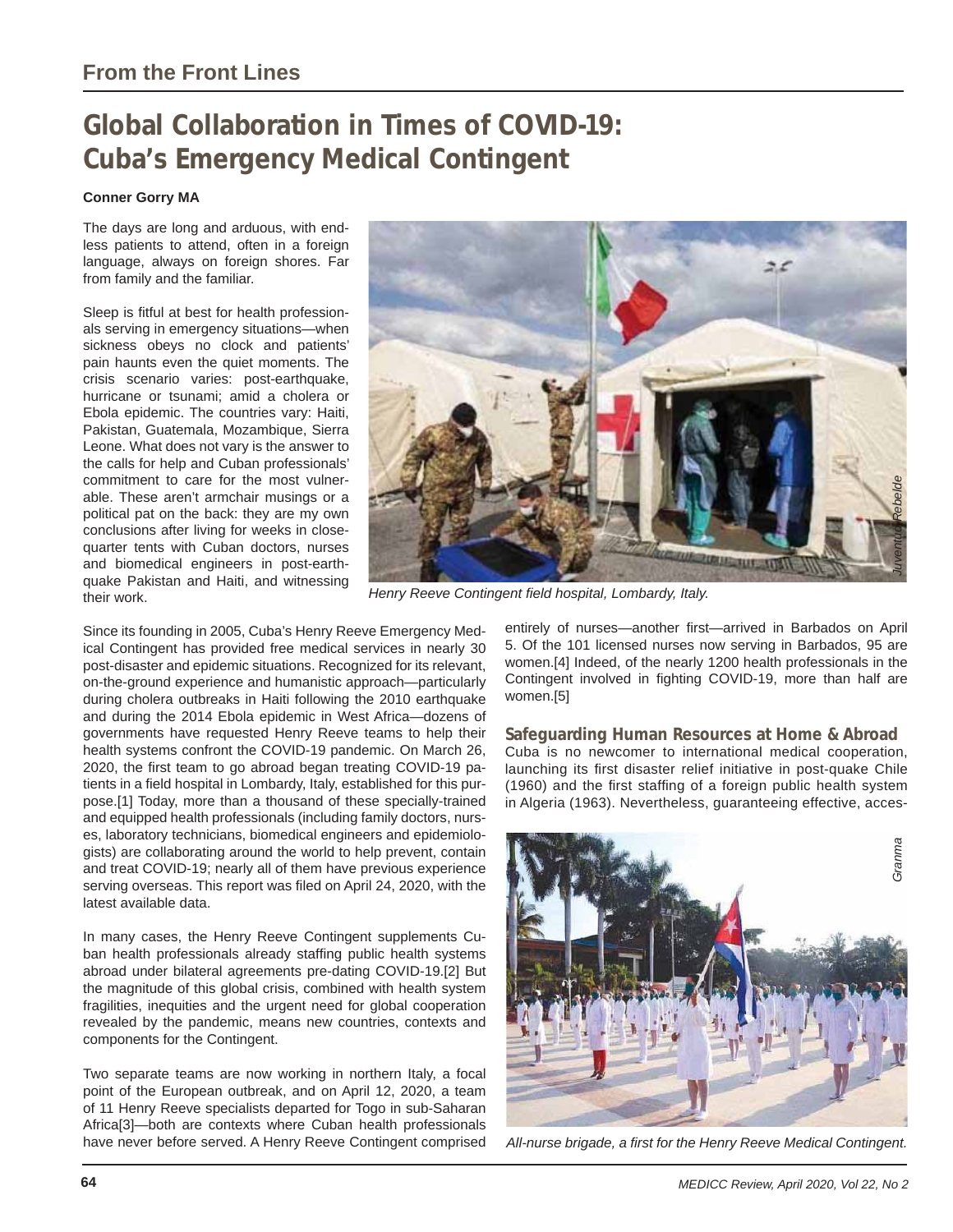sible care at home while collaborating abroad has prompted continual review of this strategy. The results have been neither linear nor seamless. Despite 13 medical universities and 25 medical faculties across the country conferring 6-year medical degrees at no cost to students, Cuba's international commitments periodically stress human resources at home particularly during the 1970s with a rapid expansion of overseas agreements in health and more recently in 2008, which required a re-distribution of primary care services.[6] One response to these challenges has been to ramp up medical education: today, Cuba has 9 doctors for every 1000 inhabitants, or over 95,000 total.[7] Another was to formalize selection and participation protocols for volunteer overseas postings, including the Henry Reeve Medical Contingent.

The importance of these protocols becomes paramount during global public health crises such as Ebola and COVID-19, since everyone is at risk—patients in Cuba, as well as Cuban health professionals serving overseas. In order to assure quality care at home, volunteers for the Henry Reeve Contingent are only considered from those services, locales and institutions with available staff. Dr José Ángel Portal, Minister of Public Health, spoke to Cubans' concerns on this point on March 29 when he emphasized that "we use a fine-toothed comb to evaluate which professionals are eligible to work overseas," so as not to affect health services for the population.[8] To properly prepare and protect professionals serving with the Henry Reeve Contingent, each must successfully complete pre-departure training, including modules on transmission dynamics, prevention measures, the use of personal protective equipment and biosafety protocols to be followed while attending patients. Each Contingent member also receives a real-time polymerase chain reaction (RT-PCR) test before travel. Specialists at the Pedro Kourí Tropical Medicine Institute (Cuba's



*Henry Reeve Medical Contingent doctors attending patients in Suriname.*

national reference center for infectious diseases and a PAHO-WHO Collaborating Center) hold teleconferences with doctors already abroad, supporting them with updated information and case discussions.

With a virulent pathogen like SARS CoV-2, the health and wellbeing of Cuban professionals working abroad—who are also mothers and fathers, sons and daughters, siblings, friends, neighbors and colleagues—can be a stressor for those back home. Regular



*Henry Reeve Emergency Medical Contingent, Togo—one of the more than two dozen teams in 23 countries helping to contain and treat COVID-19.*